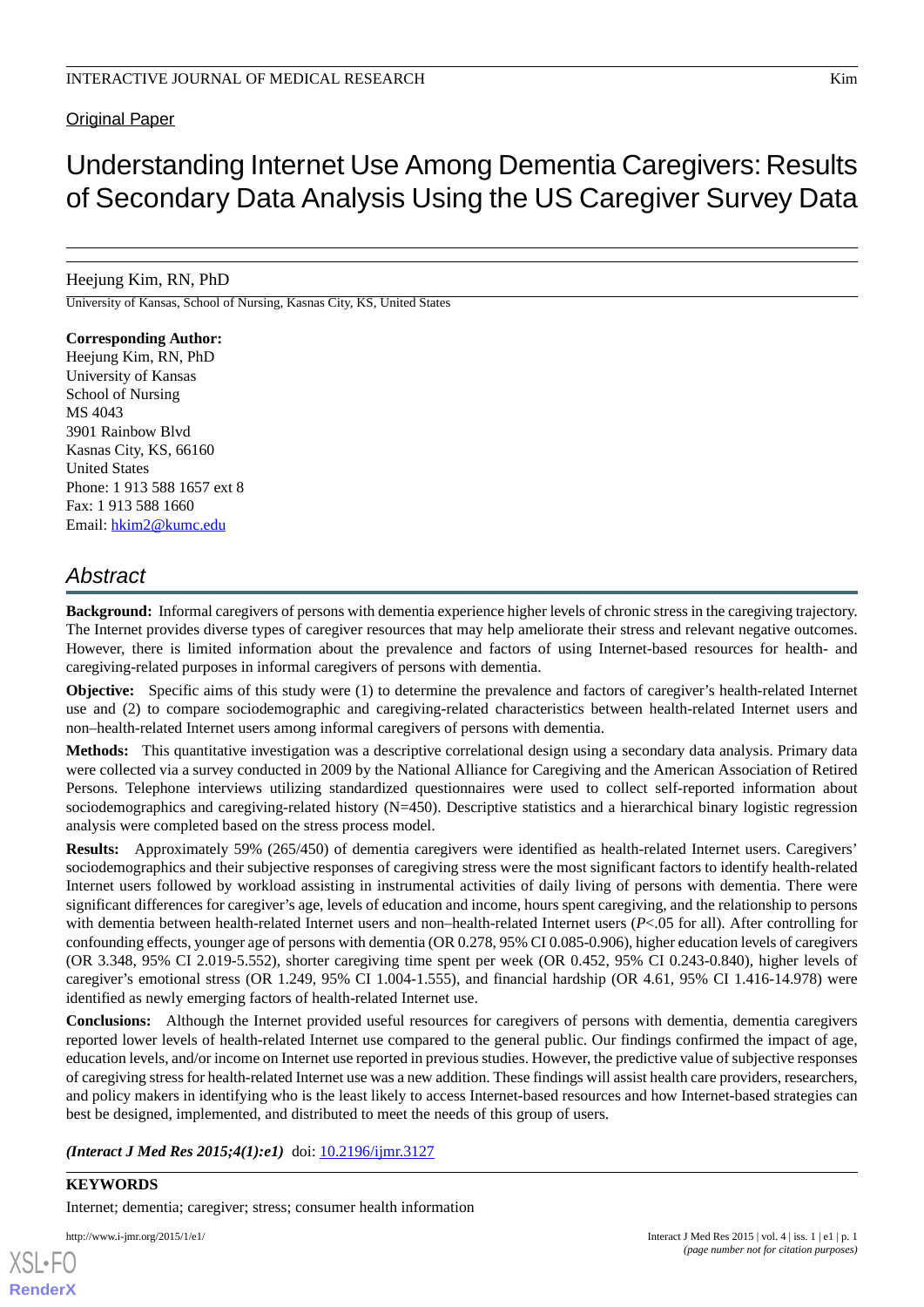# *Introduction*

Dementia, including Alzheimer disease, refers to cognitive disorders presenting memory impairment, difficulty in language, organizational ability, abstract thinking, object recognition, and disturbance of executive function [\[1](#page-9-0)]. Adults caring for persons living with dementia (hereafter dementia caregivers) are the second-largest informal caregiver group in the United States because most people with dementia are older adults aged 65 or older [\[1](#page-9-0)[,2\]](#page-9-1). Dementia caregivers are more likely to experience a wide range of negative behaviors or health problems than persons with nondementia health problems [[2](#page-9-1)[,3](#page-9-2)]. For example, dementia caregivers frequently exhibit maladaptive coping strategies, express concern about their poor quality of life, experience lower self-rated health, and report a higher level of caregiver burden [\[4](#page-9-3)-[6](#page-9-4)]. In addition, dementia caregivers report severe sleep disturbances, clinical depression, and higher mortality compared to other caregivers [[4](#page-9-3)[,6](#page-9-4)-[8\]](#page-9-5). Interestingly, these negative effects of dementia caregiving project to their care recipients because dyads of caregivers and persons with dementia are interdependent in the family unit [[9\]](#page-9-6). Caregiver stress and burden have been shown to increase caregiver's harmful or abusive behaviors toward their care recipients [[10\]](#page-9-7), accelerate the early placement of persons with dementia into institutional care [\[11](#page-9-8)], and decrease the life expectancy of care recipients [[12\]](#page-9-9). Thus, timely reduction of caregiver stress and related problems are critical for both caregivers and care recipients.

To discontinue this vicious cycle between caregivers and care recipients, the stress process model emphasizes the proper use of resources to mediate the relationship between caregiver stress and relevant consequences [[13\]](#page-10-0). Caregivers will experience higher levels of stress if they perceive their demands to be beyond the capacity of their coping resources [[13\]](#page-10-0). Dementia caregivers are likely to seek out external resources that will help them resolve their stress, manage their health problems, and provide ongoing care for persons with dementia [[2](#page-9-1)[,3](#page-9-2),[12\]](#page-9-9). However, previous studies of resource use have generally focused on traditional face-to-face resources, such as professional health care services and support [\[6\]](#page-9-4); community-based services, such as respite services or caregiving assistance from professionals or nonprofessionals [[14\]](#page-10-1); or agency-provided health and human resources [\[15](#page-10-2)]. However, there are no investigations examining Internet-based resources for health-related purposes in dementia caregivers.

Internet-based health resources include health information on websites and activities via communication technologies, whereas it excludes specific health interventions based on information and communication technology (ICT) specifically designed by clinical researchers [[16,](#page-10-3)[17](#page-10-4)]. Internet-based resources are now widely used and well integrated into the daily lives of the caregiving population [[18\]](#page-10-5). The Internet modality assists in overcoming the limitations of a face-to-face approach; namely, time constraints, geographic limitations, and transportation issues [\[19](#page-10-6),[20\]](#page-10-7). Surveys of family caregivers report that 80% to 95% request technology-based interventions and Internet-based information or resources for enhancing better caregiving on behalf of their care recipients [[21](#page-10-8)[,22](#page-10-9)]. Clinicians have suggested

 $XS$ -FO **[RenderX](http://www.renderx.com/)** various online information to caregivers as practical adjuncts or alternatives to traditional approaches without proven evidence [[23\]](#page-10-10). However, it has rarely been evaluated in terms of how much dementia caregivers use the Internet for health-related purposes (hereafter health-related Internet use) and what factors affect their use. Thus, evidence-based practice requires more data to support current clinical practice.

This study used a modified stress process model by adding health-related Internet use as new subcomponent of resources. The original framework, developed by Pearlin et al [[13\]](#page-10-0) in 1990, has been used to understand how caring for a person with dementia affects both the health and well-being of both persons with dementia and their informal caregivers. In the multidimensional caregiving stress process, appropriate use of external resources mediates their coping within stressful situations. The addition of health-related Internet use to this original model can reflect the current need for virtual care resources for dementia caregivers living in the high-tech society of the 21st century [[21,](#page-10-8)[22](#page-10-9)]. The modified model was used for this study regarding (1) defining study constructs, (2) selecting and operationalizing study variables, (3) guiding data analysis, and (4) interpreting findings for clinical inferences.

This study evaluated how dementia caregivers use Internet-based resources for health- and caregiving-related purposes. Specifically, this study examined the prevalence and factors of health-related Internet use in dementia caregivers as well as differences between Internet users and non-Internet users. Three research questions were proposed:

- 1. What percentage of dementia caregivers use Internet-based resources for health- and caregiving-related purposes?
- 2. Are there any differences in sociodemographic and caregiving-related characteristics between health-related Internet users and non–health-related Internet users?
- 3. Which sociodemographic and caregiving-related factors are associated with health-related Internet use in dementia caregivers?

#### *Methods*

#### **Design**

The study was a cross-sectional and descriptive correlational design using a secondary data analysis. The primary data source was from the National Alliance for Caregiving (NAC) and the American Association of Retired Persons (AARP). This dataset was selected for this study because of (1) its up-to-date information on Internet use by dementia caregivers and (2) continuous refinement of sampling and data collection over the past decade [[24](#page-10-11)[,25](#page-10-12)].

#### **Description of the Primary Data Source**

The NAC and AARP survey collected sociodemographic and caregiving-related data about persons with dementia and caregivers as well as their Internet and technology use. Interviews using a standardized questionnaire were programmed into a computerized telephone system and were conducted from March to June 2009. Interviewees were 6806 adults living in communities in California, Delaware, Illinois, Kansas, Ohio, Virginia, and the state of Washington in the United States.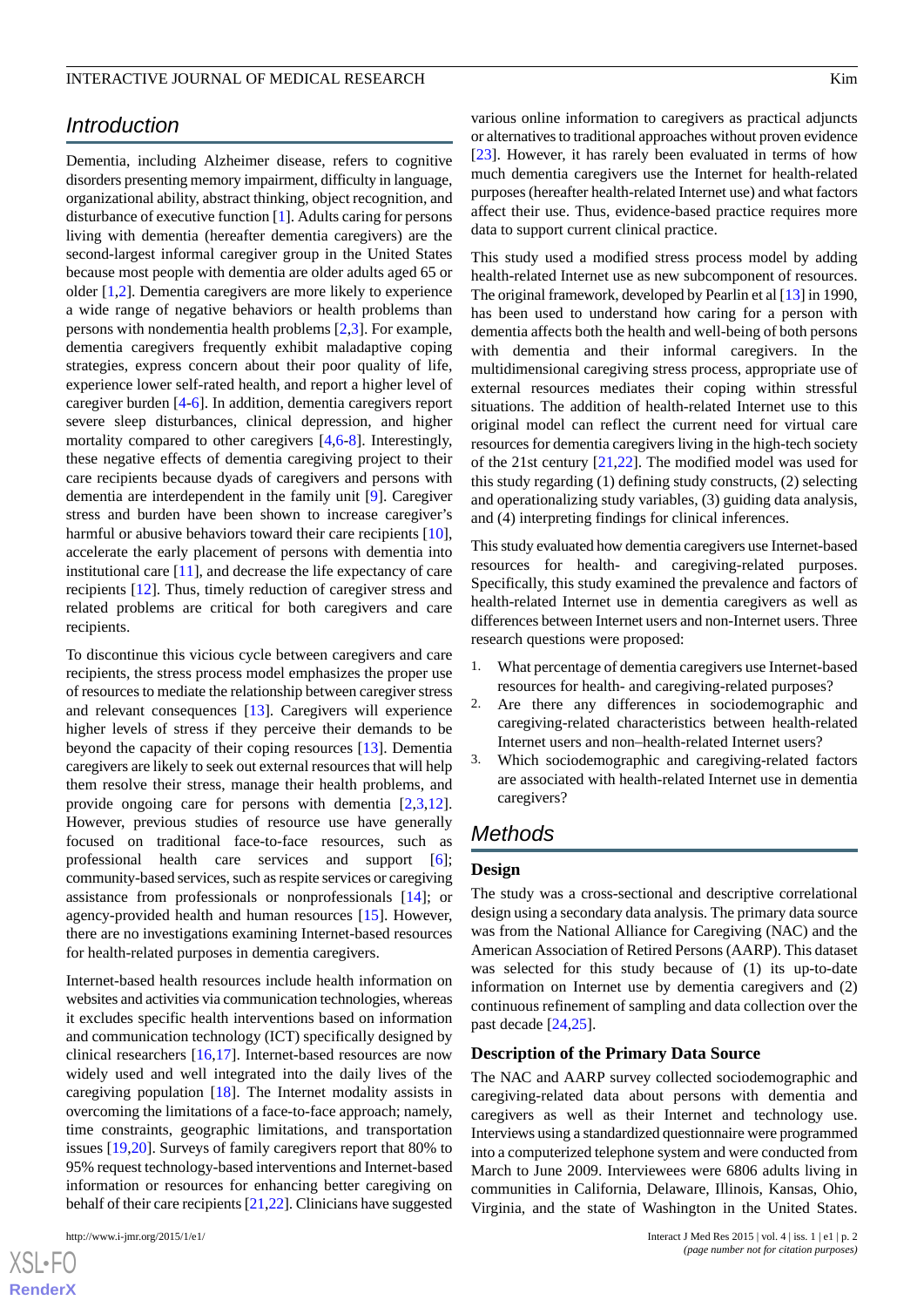#### INTERACTIVE JOURNAL OF MEDICAL RESEARCH WITH THE SECOND MAIN STATES AND THE SECOND MAIN STATES AND MAIN STATES

Random digit dialing based on surnames produced a set of telephone numbers stratified by geographic population density. Oversampling was done in racial and ethnic minorities (African American, Asian, and Hispanic groups) and older adults (age 50 years or older). One respondent was randomly selected from each household. If there were multiple care recipients (2 or more) for 1 caregiver, interviewers focused on the information for 1 primary care recipient who was receiving the most assistance from the caregiver [\[24](#page-10-11),[25\]](#page-10-12).

This study used a subset of the data belonging to persons with dementia and their caregivers. Dementia caregivers were defined as persons who provided unpaid care or assistance to a family, relative, friend, or anyone living with Alzheimer dementia, any other type of dementia, or dementia-related conditions (confusion or forgetfulness). Among the 1768 informal caregivers in the dataset, 450 eligible caregivers were included in this study after excluding those caring for persons younger than 18 years (n*=*173), anyone with incomplete data regarding their care recipients'dementia condition (n*=*7), and nondementia caregivers (n*=*1138) (See [Figure 1\)](#page-2-0).

<span id="page-2-0"></span>

#### **Measures**

[XSL](http://www.w3.org/Style/XSL)•FO **[RenderX](http://www.renderx.com/)**

### *Baseline Information on Dementia Care Recipients and Their Caregivers*

Both persons with dementia and their caregiver's sociodemographic information were collected: age, gender, race/ethnicity, education level, residence area, and income, as well as the relationship between persons with dementia and

their caregivers. Ages were a continuous variable, whereas all others were categorical variables. References (coded as 0) were those who were male, non-Hispanic white, had less than college-level education, rural residents, nonfamily or nonrelatives, and a household income of less than US \$30,000 per year.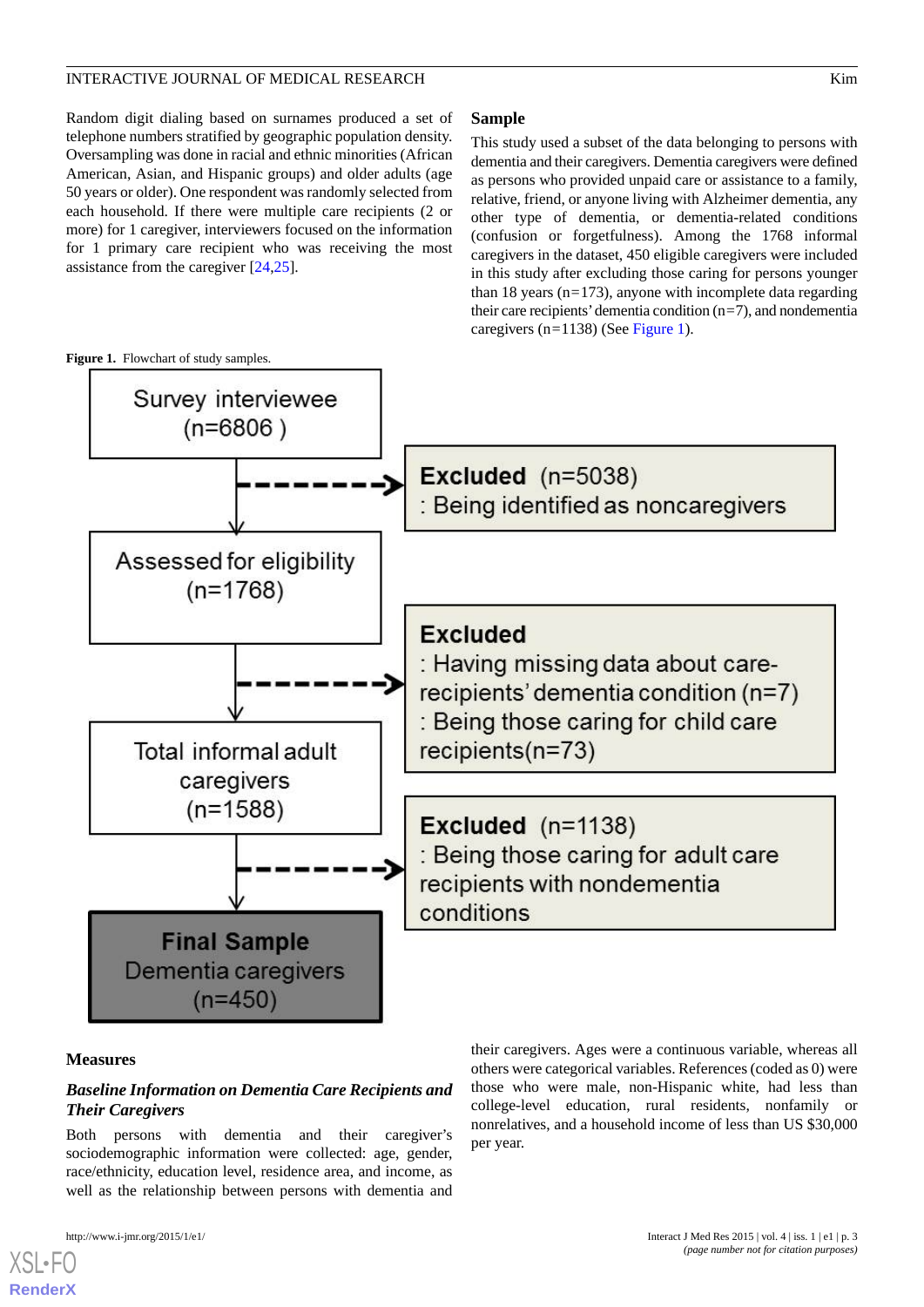#### INTERACTIVE JOURNAL OF MEDICAL RESEARCH WITH THE SECOND MAIN STATES AND THE SECOND MAIN STATES AND MAIN STATES

#### *Caregiving-Related Information*

Dementia caregivers self-reported the number of hours of caregiving per week, the duration of caregiving in years, and subjective responses of caregiving stress. The number of hours spent on caregiving tasks indicated how many hours they devoted to caregiving per week (range 1-168): 1 indicated they spent 1 hour or less per week and 168 indicated they engaged in full-time caregiving work. The duration of the caregiving indicated how long they had been performing the caregiver role. Here, 1 indicated that at the time of the survey they had either spent 1 year or less as a caregiver or that they only occasionally provided caregiving on an on-and-off basis. Higher values represented the approximate number of years they had been providing care.

Objective caregiving stressors were primarily based on a functional dependency of persons with dementia in terms of activities of daily living (ADLs) and instrumental activities of daily living (IADLs). Here, the ADLs consisted of 6 activities: transferring, dressing, toileting, bathing, feeding, and handling incontinence or diapers (range 0-6) [\[26](#page-10-13)]. The IADLs were selected based on Lawton and Brody's scale (range 0-6) [\[27](#page-10-14)] and included 6 activities: managing medications, managing finances, shopping, doing housework including laundry, preparing meals, and transportation. Higher scores indicated that persons with dementia were more dependent on caregivers in their daily living and for instrumental functions. In this study sample, Cronbach alpha of ADLs was .82 and the IADLs was .70. Subjective responses of caregiving stress were evaluated in terms of physical strain, emotional stress, and financial hardship. Each item was scored on a 5-point Likert scale, with higher scores indicating more physical strain, emotional stress, and financial hardship experienced. Moderate correlations were observed across the 3 items.

#### *Health-Related Internet Use*

The main focus of interest for this study was health-related Internet use, measured by self-reports of the frequency of Internet use for health-related purposes. Frequency of health-related Internet use was measured by asking the question, "How often, if at all, have you gone to Internet websites in the past year to find information and resources in any way related to being a caregiver for your care recipient? Often, sometimes, rarely, or never?" [\[16](#page-10-3)] This study used a consistent definition of health-related Internet use, which has been used in previous studies to compare prevalence [[16](#page-10-3)[,17](#page-10-4)]. Non-health-related Internet users were defined as those who never used Internet-based resources for health and caregiving purposes. All others were defined as health-related Internet users.

#### **Procedures**

The data acquisition and use was approved by the NAC and AARP. All data provided were deidentified to follow Health Insurance Portability and Accountability Act privacy rules. The University of Virginia's Institutional Review Board for Social and Behavioral Sciences reviewed this project and confirmed the exempt status. Data analyses included both preliminary analyses (reliability tests, intercorrelation analyses, an exploratory factor analyses, and relevant statistical assumptions

 $XSI - F($ **[RenderX](http://www.renderx.com/)**

checks) and main analyses (descriptive analyses and a hierarchical binary logistic regression analysis). A total of 13 cases were dropped from the main analysis based on listwise deletion across all independent and dependent variables. This represented only 2.9% of the sample; thus, no data imputation was conducted [\[28](#page-10-15)].

Before the descriptive and regression analysis, all statistical assumptions were checked including univariate/multivariate normality, linearity, and multicollinearity. To correct for univariate normality, the variable of age of persons with dementia, number of hours for caregiving, and financial hardship was transformed using a  $log_{10}$  function. For multivariate normality, 2 outliers were identified based on the Mahalanobis distance function. When comparing results from a model with 2 outliers to those from the model without the outliers, there were no differences in  $R^2$ , coefficients, *F* statistics, or *P* values, although the values of the Mahalanobis distance were corrected. To glean the maximum information from the available samples, the final results were reported from the model that did not exclude those 2 outliers. The final sample size (N*=*437) in the main analysis was sufficient for conducting multiple regression with 16 independent variables because the suggested sample size was 160-320 [[28-](#page-10-15)[30](#page-10-16)].

#### **Statistical Analysis**

To answer the first and second research questions, percentage responding weighted frequency and means (SD) were reported as well as results of univariate descriptive statistics (independent *t* tests, Mann-Whitney *U* tests, or chi-square tests) to compare health-related Internet users to non-health-related Internet users in the dementia caregivers. To answer the third research question, a hierarchical binary logistic regression analysis was completed to identify factors of the health-related Internet user group (0=non-health-related Internet users; 1=health-related Internet users). Based on the stress process model [[13\]](#page-10-0), 16 independent variables were entered into the regression model. Block 1 included age and gender of persons with dementia, whereas Block 2 included sociodemographics of caregivers, including age, gender, education level, income, race and ethnicity, resident care, and relationship to persons with dementia. Separately, functional dependency in terms of ADLs and IADLs was included in Block 3 and caregiving history was included in Block 4. Subjective responses of caregiving stress were included in Block 5. SPSS 20.0 (IBM Corp, Armonk, NY, USA) was used for data analyses. The significance-level criterion for all statistical tests was alpha=.05, 2-tailed. To infer generalizable findings, the study applied a composite score for the population weight, which was calculated based on age, gender, and race/ethnicity, and the results compared to the 2008 population estimates released by the Population Division of the US Census Bureau on May 14, 2009 [[24\]](#page-10-11).

#### *Results*

#### **Sample Characteristics of Persons With Dementia and Their Caregivers**

The mean age of persons with dementia was 78.37 years (SD 14.13) and the majority were women (69.1%, 309/447). They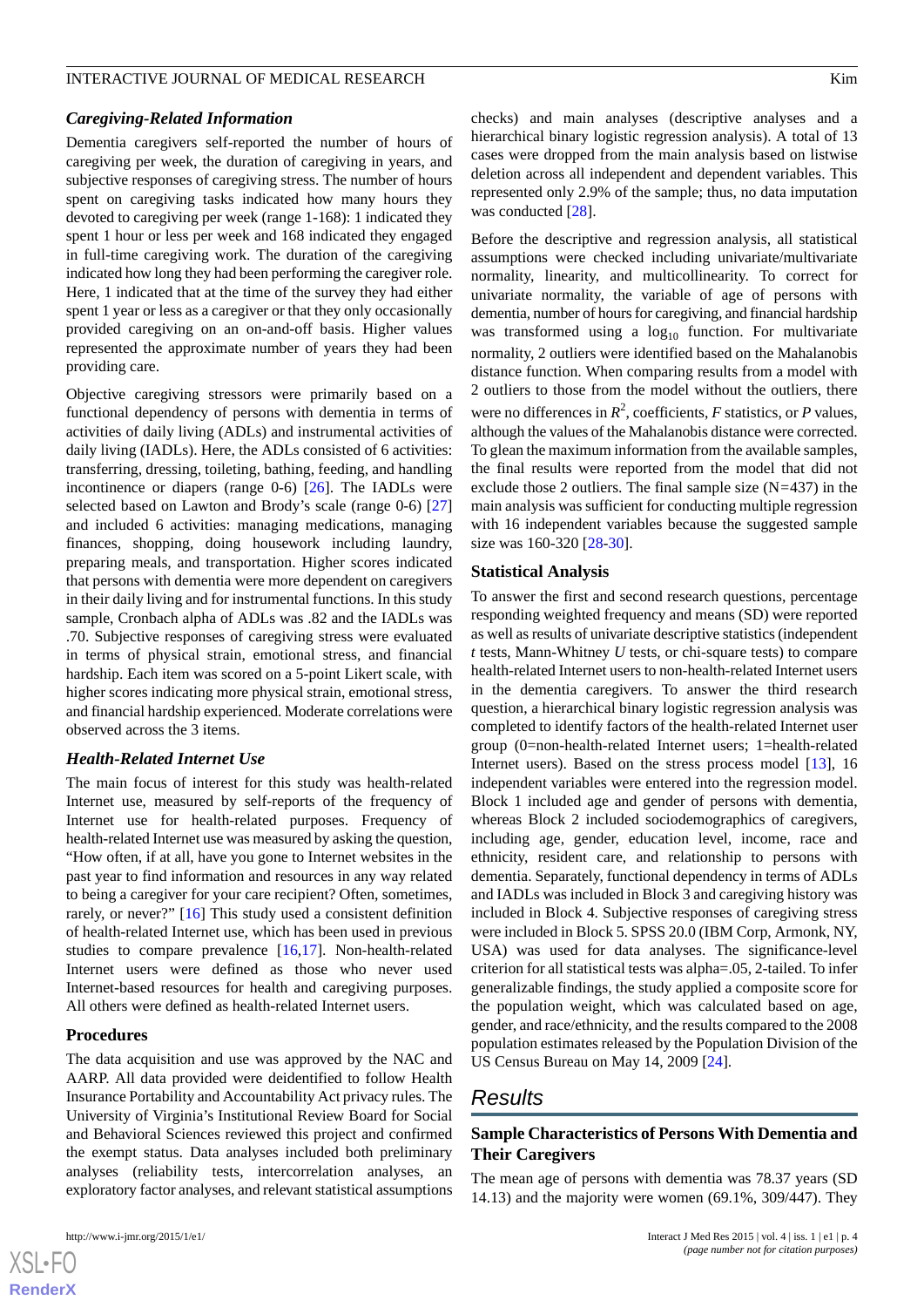#### INTERACTIVE JOURNAL OF MEDICAL RESEARCH WITH THE SECOND MASS IN THE SECOND MASS IN THE SECOND MASS IN THE SECOND MASS IN THE SECOND MASS IN THE SECOND MASS IN THE SECOND MASS IN THE SECOND MASS IN THE SECOND MASS IN THE SE

had moderate levels of functional impairments of ADLs and IADLs (mean 2.21, SD 2.01 and mean 4.21, SD 1.71, respectively). The mean age of their caregivers was 50.30 years (SD 14.98). The majority of them were women (62.0%, 277/447), non-Hispanic whites (71.6%, 320/450), and children or grandchildren of persons with dementia (74.9%, 335/447). Caregivers were educated at the level of high school or less (53.5%, 240/449) and had overall household incomes greater than US \$30,000 per year (70.3%, 314/447). The residence areas of the caregivers were evenly distributed (urban: 29.3%, 131/447; suburban: 37.8%, 169/447; rural: 30.7%, 137/447). Caregivers spent a mean 29.96 (SD 46.93) hours per week for a mean of 5.22 (SD 7.96) years performing the role of caregiver for the person with dementia.

#### **Comparison of Health-Related and Non–Health-Related Internet Users**

Approximately 59% (265/450, 58.9%) of dementia caregivers were identified as health-related Internet users. Several of the caregiver's characteristics were statistically different between health-related Internet users and non–health-related Internet users. Health-related Internet users were younger (*P*=.01), were more educated (*P*<.001), had a higher level of household income (*P*<.001), and spent fewer hours per week caregiving (*P*=.004). Health-related Internet users were more likely to be a child or grandchild of persons with dementia (78.4%, 207/265) rather than their spouse (3.4%, 9/265) compared to non–health-related Internet users (child or grandchild: 70.0%, 128/185; spouses: 10.9%, 20/185; *P*=.02). However, the sociodemographic characteristics of persons with dementia were not statistically different whether their caregivers were health-related Internet users or not [\(Table 1](#page-5-0)).

#### **Overall Model of a Hierarchical Binary Logistic Regression**

The results of the hierarchical binary logistic regression analysis are shown in [Table 2](#page-6-0). The overall model explained 23.9% of the variance to predict who health-related Internet users were. The group classifications predicted 80.3% of the health-related Internet user group and 55.4% of the non–health-related Internet user group ([Tables 2](#page-6-0) and [3\)](#page-7-0).

In Block 1, the age and gender of persons with dementia explained 1.3% of the variance (Nagelkerke  $R^2$ =.013;  $\chi^2$ <sub>2</sub>=3.7; *P=*.15). Both the age and gender of persons with dementia were not significant factors. After adding caregiver's sociodemographic factors into Block 2, the overall model became significant because Block 2 added 16.9% of the explained variance (Nagelkerke  $R^2 = .182$ ;  $\chi^2_{15} = 54.4$ ; *P*<.001). Caregiver's age (Wald  $\chi^2$ <sub>1</sub>=4.5; *P*=.03; OR 0.980, 95% CI

0.963-0.998) and education levels (Wald  $\chi^2$ <sub>1</sub>=25.8; *P*<.001; OR 3.523, 95% CI 2.168-5.726) were significant factors. Block 3 including ADLs and IADLs did not significantly increase explained variance (Nagelkerke  $R^2 = .003$ ;  $\chi^2_{2} = 0.8$ ;  $P = .67$ ). However, overall model and predictive values of caregiver's age and education levels still remained significant (*P*<.05 for all). Block 4 included the number of hours and duration of caregiving years which did not significantly increase explained variance (Nagelkerke  $R^2$ =.016;  $\chi^2$ <sub>2</sub>=5.1; *P*=.08). However, the overall model including Blocks 1 to 4 still remained significant (Nagelkerke  $R^2 = 0.201$ ;  $\chi^2_{19} = 60.3$ ; *P*<.001). There were noticeable changes in individual factors. Caregiver's age became an insignificant factor (Wald  $\chi^2$ <sub>1</sub>=2.5; *P*=.11). After controlling for sociodemographics of persons with dementia and their caregivers, IADLs became a significant factor (Wald  $\chi^2$ <sub>1</sub>=4.0; *P=*.045; OR 1.201, 95% CI 1.004-1.436). After controlling for functional dependency of persons with dementia and all sociodemographics, the number of hours for caregiving was a significant factor (Wald  $\chi^2$ <sub>1</sub>=4.8; *P*=.03; OR 0.519, 95% CI 0.288-0.933). However, caregiver's education levels remained a factor with similar predictive strength (Wald  $\chi^2$ <sub>1</sub>=25.1; *P*<.001; OR 3.536, 95% CI 2.158-5.794).

The final model including Blocks 1 to 5 significantly explained 23.9% of the variance (Nagelkerke  $R^2 = 239$ ;  $\chi^2_{22} = 73.0$ ; *P*<.001) with Block 5′s significant increase of 2.0% of explained variance  $(\chi^2_{3} = 12.7; P = .01)$ . Caregiver's age still remained an insignificant factor (Wald  $\chi^2$ <sub>1</sub>=3.4; *P*=.07). However, caregiver's education levels remained a factor with similar predictive strength (Wald  $\chi^2$ <sub>1</sub>=21.9; *P*<.001; OR 3.348, 95% CI 2.0-5.552). After controlling for sociodemographics of persons with dementia and their caregivers, IADLs became an insignificant factor (Wald  $\chi^2$ <sub>1</sub>=3.2; *P*=.07; OR 1.183, 95% CI 0.985-1.420). After controlling for functional dependency of persons with dementia and all sociodemographic factors, the number of hours for caregiving remained a significant factor, but decreasing in strength of prediction (Wald  $\chi^2$ <sub>1</sub>=6.3; *P*=.01; OR 0.452, 95% CI 0.243-0.840). Newly emerging significant factors were identified. Age of persons with dementia was shown as a significant factor (Wald  $\chi^2$ <sub>1</sub>=4.5; *P*=.03; OR 0.278, 95% CI 0.085-0.906). Caregiver's emotional stress (Wald  $\chi^2$ <sub>1</sub>=4.0; *P=*.046; OR 1.249, 95% CI 1.004-1.555) and caregiver's financial hardship (Wald  $\chi^2$ <sub>1</sub>=6.4; *P*=.01; OR 4.606, 95% CI 1.416-14.978) were significant factors after controlling for sociodemographics, caregiving history, and functional dependency of persons with dementia.

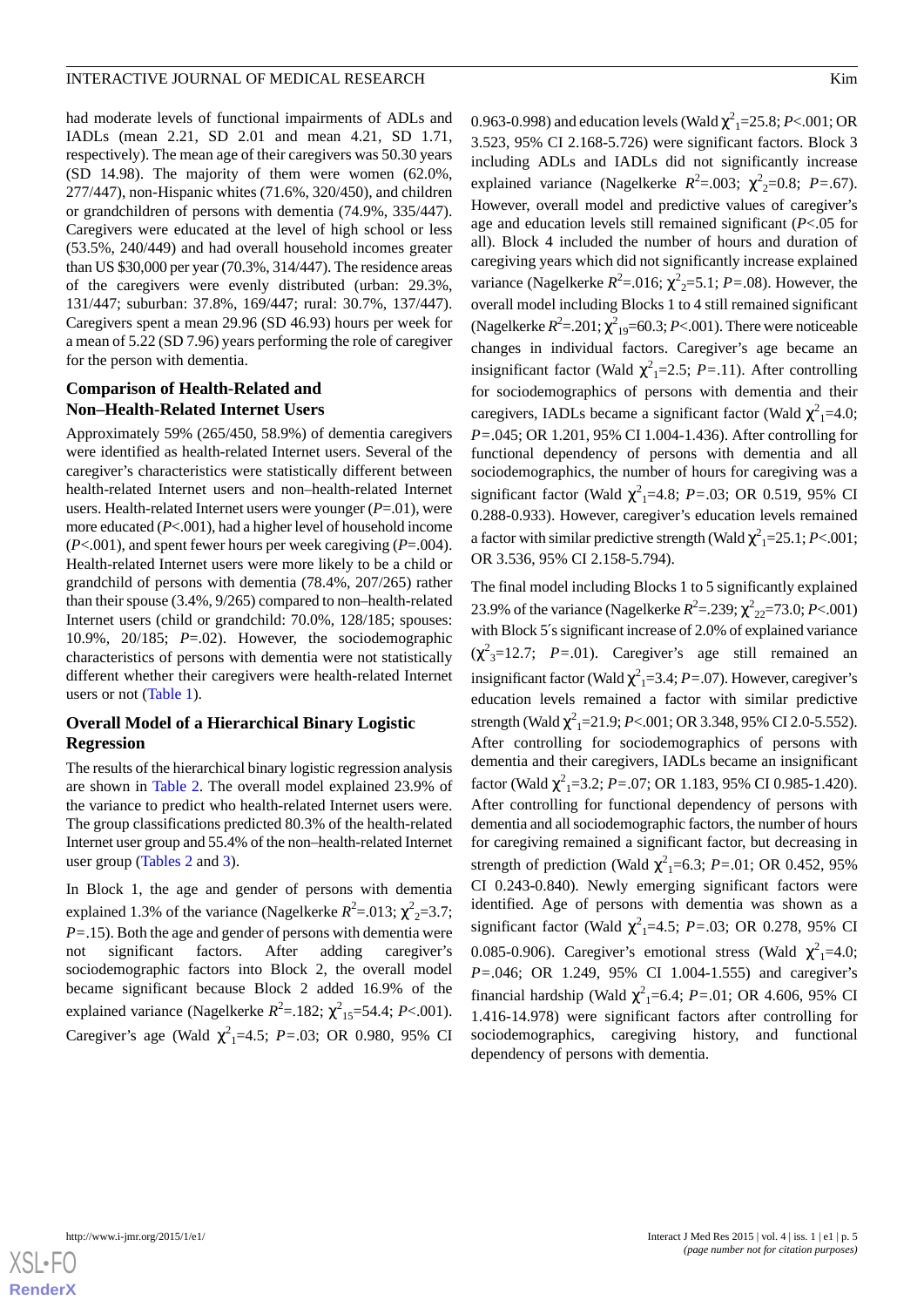#### INTERACTIVE JOURNAL OF MEDICAL RESEARCH Kim

<span id="page-5-0"></span>**Table 1.** Sociodemographic and caregiving-related characteristics of persons with dementia and their caregivers.

| Variables                                                         | All<br>$N = 450$ | Health-related Inter- Non-health-related<br>net users<br>$(n=265)$ | Internet users<br>$(n=185)$ | $\boldsymbol{P}$ |
|-------------------------------------------------------------------|------------------|--------------------------------------------------------------------|-----------------------------|------------------|
| Description of persons with dementia <sup>a</sup>                 |                  |                                                                    |                             |                  |
| Age (years), mean $(SD)^b$                                        | 78.37 (14.1)     | 79.38 (12.8)                                                       | 76.90 (15.8)                | .07              |
| Impairment of ADLs, mean $(SD)^{c}$                               | 2.21(2.0)        | 2.14(2.1)                                                          | 2.32(1.9)                   | .36              |
| Impairment of IADLs, mean (SD) <sup>c</sup>                       | 4.21(1.7)        | 4.22(1.7)                                                          | 4.18(1.8)                   | $.80\,$          |
| Gender (female), $n$ $(\%)^d$                                     | 309(69.1)        | 180 (68.2)                                                         | 129(70.5)                   | .60              |
| <b>Description of their caregivers</b>                            |                  |                                                                    |                             |                  |
| Age (years), mean $(SD)^c$                                        | 50.30(15.0)      | 48.67 (13.3)                                                       | 52.62 (16.8)                | .009             |
| Number of hours for caregiving (per week), mean (SD) <sup>b</sup> | 29.96 (46.9)     | 26.10(44.3)                                                        | 35.57 (50.1)                | .004             |
| Duration of caregiving (years), mean $(SD)^b$                     | 5.22(8.0)        | 4.65(6.6)                                                          | 6.05(9.6)                   | .35              |
| Gender (female), $n$ $%$ <sup>d</sup>                             | 277(62.0)        | 156(58.9)                                                          | 121(66.1)                   | .12              |
| Race, n $(\frac{6}{6})^d$                                         |                  |                                                                    |                             | $.28\,$          |
| Non-Hispanic white                                                | 320 (71.6)       | 195 (73.9)                                                         | 125(68.3)                   |                  |
| Non-Hispanic African American                                     | 49 (11.0)        | 24(9.1)                                                            | 25(13.7)                    |                  |
| Hispanic                                                          | 53(11.9)         | 27(10.2)                                                           | 26(14.2)                    |                  |
| Non-Hispanic Asian                                                | 12(2.7)          | 7(2.7)                                                             | 5(2.7)                      |                  |
| Missing data                                                      | 16(2.8)          | 12(4.1)                                                            | 4(1.1)                      |                  |
| Education levels, n $(\%)$ <sup>d</sup>                           |                  |                                                                    |                             | < .001           |
| High school or less                                               | 240(53.5)        | 109(40.9)                                                          | 131 (71.6)                  |                  |
| Some college or higher                                            | 208(46.5)        | 156(59.1)                                                          | 52 (28.4)                   |                  |
| Residence area, n (%) <sup>d</sup>                                |                  |                                                                    |                             | .05              |
| Urban                                                             | 131 (29.3)       | 82 (31.1)                                                          | 49 (26.8)                   |                  |
| Suburban                                                          | 169(37.8)        | 108(40.9)                                                          | 61(33.3)                    |                  |
| Rural                                                             | 137(30.7)        | 70(26.5)                                                           | 67(36.6)                    |                  |
| Missing data                                                      | 13(2.2)          | 5(1.5)                                                             | 8(3.3)                      |                  |
| Income (US \$), n $(\frac{9}{6})^d$                               |                  |                                                                    |                             | $< 001$          |
| $<$ \$30,000/year                                                 | 94 (21.0)        | 39(14.8)                                                           | 55(30.1)                    |                  |
| $\geq$ \$30,000/year                                              | 314(70.3)        | 201(76.1)                                                          | 113(61.8)                   |                  |
| Missing data                                                      | 42(8.7)          | 25(9.1)                                                            | 17(8.1)                     |                  |
| Relationship to person with dementia, n $(\%)$ <sup>d</sup>       |                  |                                                                    |                             | .02              |
| Spouse                                                            | 29(6.5)          | 9(3.4)                                                             | 20(10.9)                    |                  |
| Parent                                                            | 15(3.4)          | 7(2.7)                                                             | 8(4.3)                      |                  |
| Child or grandchild                                               | 335 (74.9)       | 207 (78.4)                                                         | 128 (70.0)                  |                  |
| Other type of relative                                            | 38(8.5)          | 22(8.3)                                                            | 16(8.6)                     |                  |
| Friend/nonrelative/neighbor                                       | 29(6.5)          | 18(6.8)                                                            | 11(6.0)                     |                  |
| Missing data                                                      | 4(0.2)           | 2(0.4)                                                             | 2(0.2)                      |                  |
| Subjective responses of caregiving stress                         |                  |                                                                    |                             |                  |
| Physical strain, mean $(SD)^c$                                    | 2.42(1.4)        | 2.36(1.3)                                                          | 2.51(1.5)                   | .27              |
| Emotional stress, mean $(SD)^{c}$                                 | 3.13(1.3)        | 3.20(1.3)                                                          | 3.03(1.3)                   | .19              |

[XSL](http://www.w3.org/Style/XSL)•FO **[RenderX](http://www.renderx.com/)**

http://www.i-jmr.org/2015/1/e1/ Interact J Med Res 2015 | vol. 4 | iss. 1 | e1 | p. 6 *(page number not for citation purposes)*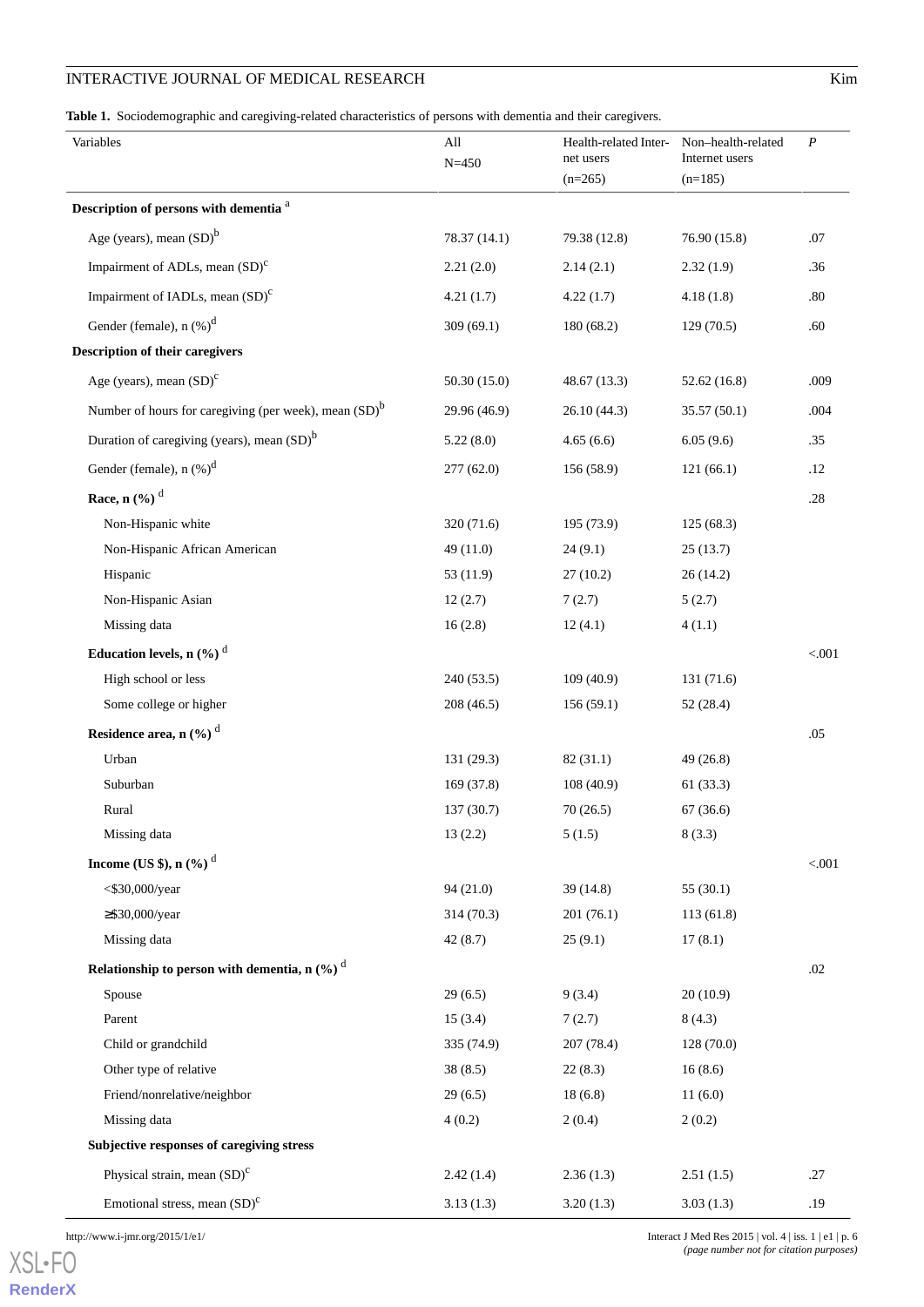# **INTERACTIVE JOURNAL OF MEDICAL RESEARCH KIM**

| Variables                         | All<br>$N = 450$ | Health-related Inter-<br>net users<br>$(n=265)$ | Non-health-related<br>Internet users<br>$(n=185)$ |     |
|-----------------------------------|------------------|-------------------------------------------------|---------------------------------------------------|-----|
| Financial hardship, mean $(SD)^b$ | 2.05(1.3)        | 2.08(1.3)                                       | 2.01(1.3)                                         | .51 |

<sup>a</sup> ADL=activities of daily living; IADL=instrumental activities of daily living.

<sup>b</sup> Tested by Mann-Whitney *U* tests.

<sup>c</sup> Tested by independent *t* test.

<span id="page-6-0"></span><sup>d</sup> Tested by chi-square test.

|  |  |  |  |  |  |  |  |  |  |  | Table 2. Final model of a hierarchical binary logistic regression analysis to predict health-related Internet users |
|--|--|--|--|--|--|--|--|--|--|--|---------------------------------------------------------------------------------------------------------------------|
|--|--|--|--|--|--|--|--|--|--|--|---------------------------------------------------------------------------------------------------------------------|

| Factors                                               | B(SE)           | Wald $\chi^2$ ( <i>df</i> ) | $\boldsymbol{P}$ | OR (95% CI)            |
|-------------------------------------------------------|-----------------|-----------------------------|------------------|------------------------|
| <b>Block 1: Demographics of persons with dementia</b> |                 |                             |                  |                        |
| Constant                                              | 1.461 (1.320)   | 1.2(1)                      | .27              | 4.309                  |
| Age <sup>a</sup>                                      | $-1.279(0.602)$ | 4.5(1)                      | .03              | $0.278(0.085-0.906)$   |
| Female gender <sup>b</sup>                            | 0.102(0.276)    | 0.1(1)                      | .71              | $1.108(0.646-1.901)$   |
| <b>Block 2: Sociodemographics of caregivers</b>       |                 |                             |                  |                        |
| Age                                                   | $-0.019(0.010)$ | 3.7(1)                      | .07              | $0.981(0.962 - 1.001)$ |
| Female gender <sup>b</sup>                            | $-0.365(0.250)$ | 2.1(1)                      | .15              | $0.694(0.425-1.134)$   |
| Education levels <sup>c</sup>                         | 1.208(0.258)    | 21.9(1)                     | < .001           | 3.348 (2.019-5.552)    |
| Household income <sup>d</sup>                         | 0.593(0.318)    | 3.5(1)                      | .06              | 1.809 (0.969-3.377)    |
| Race and ethnicity                                    |                 | 0.6(3)                      | .89              |                        |
| Resident area                                         |                 | 1.7(2)                      | .42              |                        |
| Relationship to dementia persons                      |                 | 2.8(4)                      | .59              |                        |
| <b>Block 3: Functional dependency</b>                 |                 |                             |                  |                        |
| ADLs                                                  | $-0.010(0.070)$ | 0.02(1)                     | $.88\,$          | $0.990(0.862 - 1.136)$ |
| <b>IADLs</b>                                          | 0.168(0.093)    | 3.2(1)                      | .07              | 1.183 (0.985-1.420)    |
| <b>Block 4: Caregiving history</b>                    |                 |                             |                  |                        |
| Number of hours for caregiving <sup>a</sup>           | $-0.795(0.317)$ | 6.3(1)                      | .01              | $0.452(0.243-0.840)$   |
| Duration of caregiving                                | $-0.023(0.020)$ | 1.2(1)                      | .27              | $0.978(0.939-1.017)$   |
| Block 5: Subjective responses of caregiving stress    |                 |                             |                  |                        |
| Physical strain                                       | $-0.100(0.117)$ | 0.7(1)                      | .39              | $0.905(0.719-1.138)$   |
| <b>Emotional stress</b>                               | 0.222(0.112)    | 4.0(1)                      | .05              | $1.249(1.004-1.555)$   |
| Financial hardship <sup>a</sup>                       | 1.527(0.602)    | 6.4(1)                      | .01              | 4.606 (1.416-14.978)   |

<sup>a</sup> Transformed using a  $log_{10}$  function.

<sup>b</sup> Reference: male.

<sup>c</sup> Reference: those educated at the level of high school or less.

<sup>d</sup> Reference: those who had household incomes less than US \$30,000 per year.

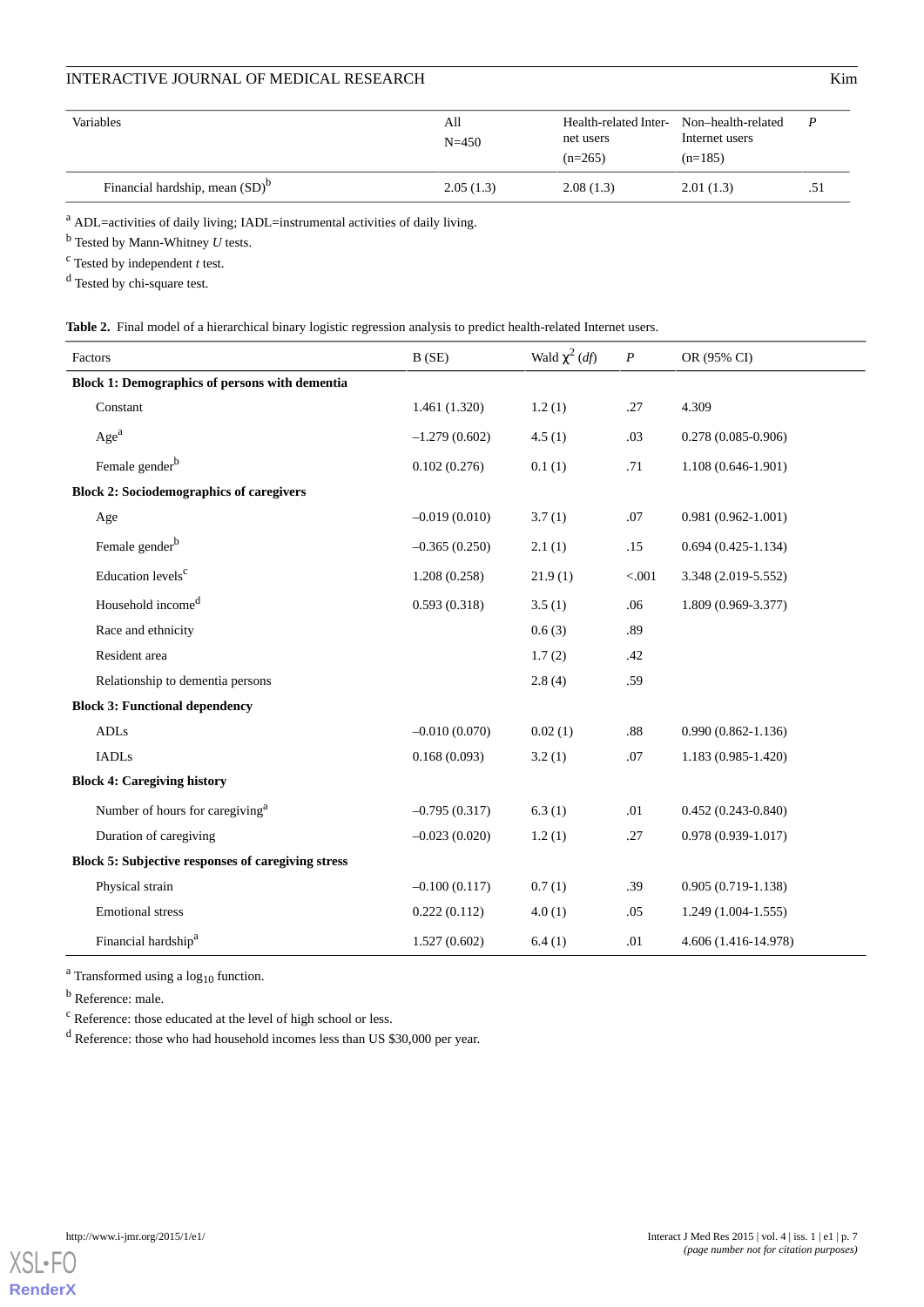#### INTERACTIVE JOURNAL OF MEDICAL RESEARCH WITH THE SECOND MAIN STATES AND THE SECOND MAIN STATES AND MAIN STATES

<span id="page-7-0"></span>**Table 3.** Odds ratio changes of significant factors.

| Factors                                                               | <b>Block 1</b> |                  | Block 1 and 2 |          | Block 1 to 3 |          | Block 1 to 4 |                  | Block 1 to 5 |                  |
|-----------------------------------------------------------------------|----------------|------------------|---------------|----------|--------------|----------|--------------|------------------|--------------|------------------|
|                                                                       | ${\sf OR}$     | $\boldsymbol{P}$ | <b>OR</b>     | $\cal P$ | <b>OR</b>    | $\cal P$ | ${\sf OR}$   | $\boldsymbol{P}$ | <b>OR</b>    | $\boldsymbol{P}$ |
| Constant                                                              | 4.84           | .13              | 4.77          | .20      | 4.80         | .21      | 3.07         | .38              | 4.31         | .27              |
| <b>Block 1: Demographics of persons with demen-</b><br>tia            |                |                  |               |          |              |          |              |                  |              |                  |
| Age <sup>a</sup>                                                      |                |                  |               |          |              |          |              |                  | 0.28         | .03              |
| Female gender <sup>b</sup>                                            |                |                  |               |          |              |          |              |                  |              |                  |
| <b>Block 2: Sociodemographics of caregivers</b>                       |                |                  |               |          |              |          |              |                  |              |                  |
| Age                                                                   |                |                  | 0.98          | .17      | 0.98         | .02      | 0.99         | .13              | 0.98         | .07              |
| Female gender <sup>b</sup>                                            |                |                  |               |          |              |          |              |                  |              |                  |
| Education levels <sup>c</sup>                                         |                |                  | 3.52          | < .001   | 3.54         | < .001   | 3.54         | $< 001$          | 3.35         | < .001           |
| Household income <sup>d</sup>                                         |                |                  |               |          |              |          |              |                  |              |                  |
| Race and ethnicity                                                    |                |                  |               |          |              |          |              |                  |              |                  |
| Resident area                                                         |                |                  |               |          |              |          |              |                  |              |                  |
| Relationship with dementia persons                                    |                |                  |               |          |              |          |              |                  |              |                  |
| <b>Block 3: Functional dependency</b>                                 |                |                  |               |          |              |          |              |                  |              |                  |
| $\mbox{\rm ADLs}$                                                     |                |                  |               |          |              |          |              |                  |              |                  |
| <b>IADLs</b>                                                          |                |                  |               |          |              |          | 1.20         | .04              | 1.18         | .07              |
| <b>Block 4: Caregiving history</b>                                    |                |                  |               |          |              |          |              |                  |              |                  |
| Number of hours for caregiving <sup>a</sup>                           |                |                  |               |          |              |          | 0.52         | .03              | 0.45         | .01              |
| Duration of caregiving                                                |                |                  |               |          |              |          |              |                  |              |                  |
| <b>Block 5: Subjective responses of caregiving</b><br>$_{\rm stress}$ |                |                  |               |          |              |          |              |                  |              |                  |
| Physical strain                                                       |                |                  |               |          |              |          |              |                  |              |                  |
| <b>Emotional stress</b>                                               |                |                  |               |          |              |          |              |                  | 1.25         | .04              |
| Financial hardship <sup>a</sup>                                       |                |                  |               |          |              |          |              |                  | 4.61         | .01              |

 $a$  Transformed using a  $log_{10}$  function.

<sup>b</sup> Reference: male.

<sup>c</sup> Reference: those educated at the level of high school or less.

<sup>d</sup> Reference: those who had household incomes less than US \$30,000 per year.

## *Discussion*

#### **Principal Results**

This study examined the sociodemographic and caregiving characteristics of health-related Internet users among dementia caregivers. In this study, using 2009 NAC and AARP survey data, 59.1% of dementia caregivers were identified as health-related Internet users. Caregiver's age, levels of education and income, hours spent caregiving each week, and relationship to persons with dementia were univariate factors discriminating the health-related Internet use group from non-health-related users. After controlling for confounding effects, age and dependency of IADLs of persons with dementia, caregiver's emotional stress, and caregiver's financial hardship were newly emerging factors of health-related Internet use. Caregiver's sociodemographics and their subjective responses of caregiving

 $X$ SL•F $C$ **[RenderX](http://www.renderx.com/)**

stress were the most significant factors to identify health-related Internet users followed by workload assisting in IADLs of persons with dementia [[31\]](#page-10-17).

#### **Comparison With Prior Work**

In all, 59% of the prevalence of health-related Internet use is lower than that of the general public (80% in the 2010 Pew Internet & American Life Project)  $[21]$  $[21]$ , but similar to those found in other types of caregivers (eg, 42%-60% for cancer caregivers) [\[17](#page-10-4)]. Compared to findings reported in the recent Pew Internet Health Tracking Survey (2012), our dementia caregiving participants reported a much higher rate (59%) than 39% reported by general caregivers of an adult or child with significant health issues [[32\]](#page-10-18). This finding suggests that using the Internet has become more prevalent and significant behavior seeking for health-related resources among caregivers in the United States. This intensity seems to result from (1) the huge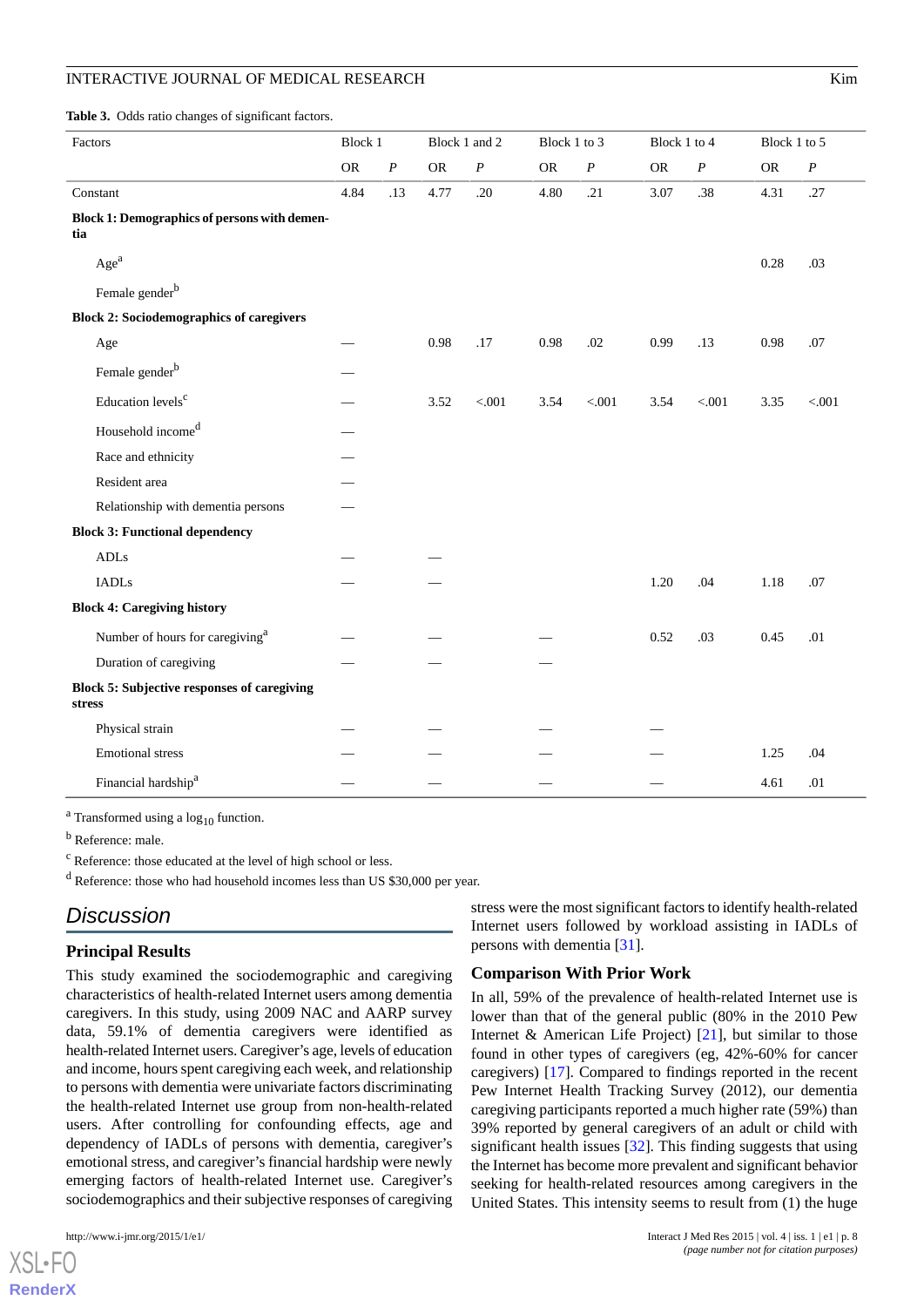growth in availability and the widespread adoption of the Internet and relevant technologies [[33\]](#page-10-19), (2) health care consumers' strong motivation, (3) their positive perceptions regarding Internet-based resources [[34\]](#page-10-20), and (4) the promising benefits of Internet-based approaches (ie, convenience and confidentiality) [\[34](#page-10-20)]. Thus, the Internet has been acknowledged as a promising modality for implementing interventions or distributing caregiving resources.

Caregiver's sociodemographic characteristics are strong factors in determining their behavior regarding health-related Internet use, including age, education levels, income, and their relationship to persons with dementia. Similar to previous study findings, the predictive values of age and education levels were confirmed in this study. Younger and more highly educated caregivers reported they used Internet-based resources for better health and caregiving purposes similar to the same findings in the general population or of cancer caregivers [[17](#page-10-4)[,33](#page-10-19)-[36\]](#page-10-21). Interestingly, those who had a minimum of college-level education were 3.35 times more likely to be health-related Internet users than those who were educated at the level of high school or less. Age and educational attainment were the most significant factors for eHealth literacy [\[37](#page-11-0)[,38](#page-11-1)]. In addition, younger generations were generally considered to be more technology-friendly and more prepared to use Internet-based resources compared to their older counterparts. Additionally, a higher education level may be associated with either a higher level of knowledge of health-related resources or better computer skills [[15,](#page-10-2)[38](#page-11-1)].

Higher levels of both household income and self-reported financial hardship were associated with a greater likelihood of being health-related Internet users. Initially, those 2 findings may appear to conflict with one other because a basic assumption is that a person with higher income would experience a lower level of self-reported financial hardship. However, this inconsistency has been reported in previous research; as with the study findings, individuals with higher levels of income use the Internet more [[33,](#page-10-19)[35\]](#page-10-22). Individuals with higher household incomes are more likely to own computers and handheld mobile devices and spend more time using the Internet in their daily life than their lower-income counterparts [[33](#page-10-19)[,37](#page-11-0)]. However, another study has described the opposite association between income and health-related Internet use. A study of national surveys reported that those with lower incomes were also more likely to participate in online support groups than those with higher incomes [\[36](#page-10-21)]. Interestingly, this study found the unique impact of the subjective response of financial hardship after controlling for income levels. One possible explanation is that individuals with higher incomes may have diverse means to reduce their stress levels. However, those who are experiencing financial hardship have limited use of traditional face-to-face resources for stress reduction and they try to find alternatives through the Internet [\[33](#page-10-19)].

Spousal caregivers were significantly less likely to use available services, which is consistent with previous reports [[14\]](#page-10-1). This reluctance by spousal caregivers seems to originate from emotional barriers: spouses tend to perform the caregiving role without external help because using resources may be considered as betraying the spousal relationship [[14\]](#page-10-1). However, the

[XSL](http://www.w3.org/Style/XSL)•FO **[RenderX](http://www.renderx.com/)** significant impact of their relationship seems to result from the confounding effect of their age. After controlling for their age, the predictive value is no longer significant in this study sample. Additionally, children of persons with dementia would naturally be considerably younger than their parent and, thus, likely to be more technology-prepared [\[39](#page-11-2)].

One of the salient findings of this study was that the higher the emotional stress experienced by dementia caregivers, the more health-related Internet use they reported. When they reported very much emotional stress (score 5) on a 5-point Likert-type scale, they were 3.05 times more likely to be health-related Internet users than those who reported no emotional stress (score 1). This tendency was found in a previous study that applied qualitative methods to the online postings of dementia caregivers. The emotional concern and seeking psychosocial support represents the second-commonest theme for dementia caregivers after behavior of seeking information [[20](#page-10-7)]. Caregiver stress has been shown as a need variable that facilitates their use of resources [[40\]](#page-11-3), especially in dementia caregivers [[6](#page-9-4)[,15](#page-10-2),[40\]](#page-11-3). Dementia caregivers with higher levels of emotional and psychological stress are more likely to use the traditional face-to-face resources of health and human services [[15\]](#page-10-2). The stress-appraisal theory [\[41](#page-11-4)] and the stress process model [\[13](#page-10-0)] explain that there is a positive relationship between recognized stress levels and efforts to alleviate stress. In addition, a systemic review of networked technologies in dementia caregiver stated a potential impact of ITC intervention on caregiver stress [[42\]](#page-11-5). Thus, health-related Internet use may be considered a coping strategy for caregivers to relieve their subjective stress or burden [[41\]](#page-11-4) and a mediator to modulate the impact of caregiving stress on negative outcomes [\[13](#page-10-0)].

The predictive value of functional dependency of IADLs appears after controlling for sociodemographic impact. When caregivers are taking care of totally dependent persons with dementia (IADLs score=6), they were 2.99 times less likely to be health-related Internet users than those taking care of totally independent persons with dementia (IALDs score=0). However, when adding the number of hours for caregiving, the predictive value of IADLs dependency became insignificant. The fewer hours caregivers spent caregiving, the more likely they were to be health-related Internet users. For those caring for cancer survivors, having fewer direct caring responsibilities increases the likelihood of health-related Internet use [\[17](#page-10-4)]. When caregivers spent longer times providing direct caregiving tasks, they did not have the time or energy to search for information and seek support via the Internet. Respite care may be especially beneficial to caregivers because it may free up the time they need to access the Internet for health-related purposes. Thus, this finding may suggest more appropriate ways to apply interventions designed for providing physical assistance and, thereby, reducing the workload of dementia caregivers.

#### **Study Limitations and Directions for Future Research**

This study had several limitations: (1) limited inference of causality due to the cross-sectional design, (2) limited generalizability due to the use of a convenience sampling method, (3) possible responder bias in the self-reported data,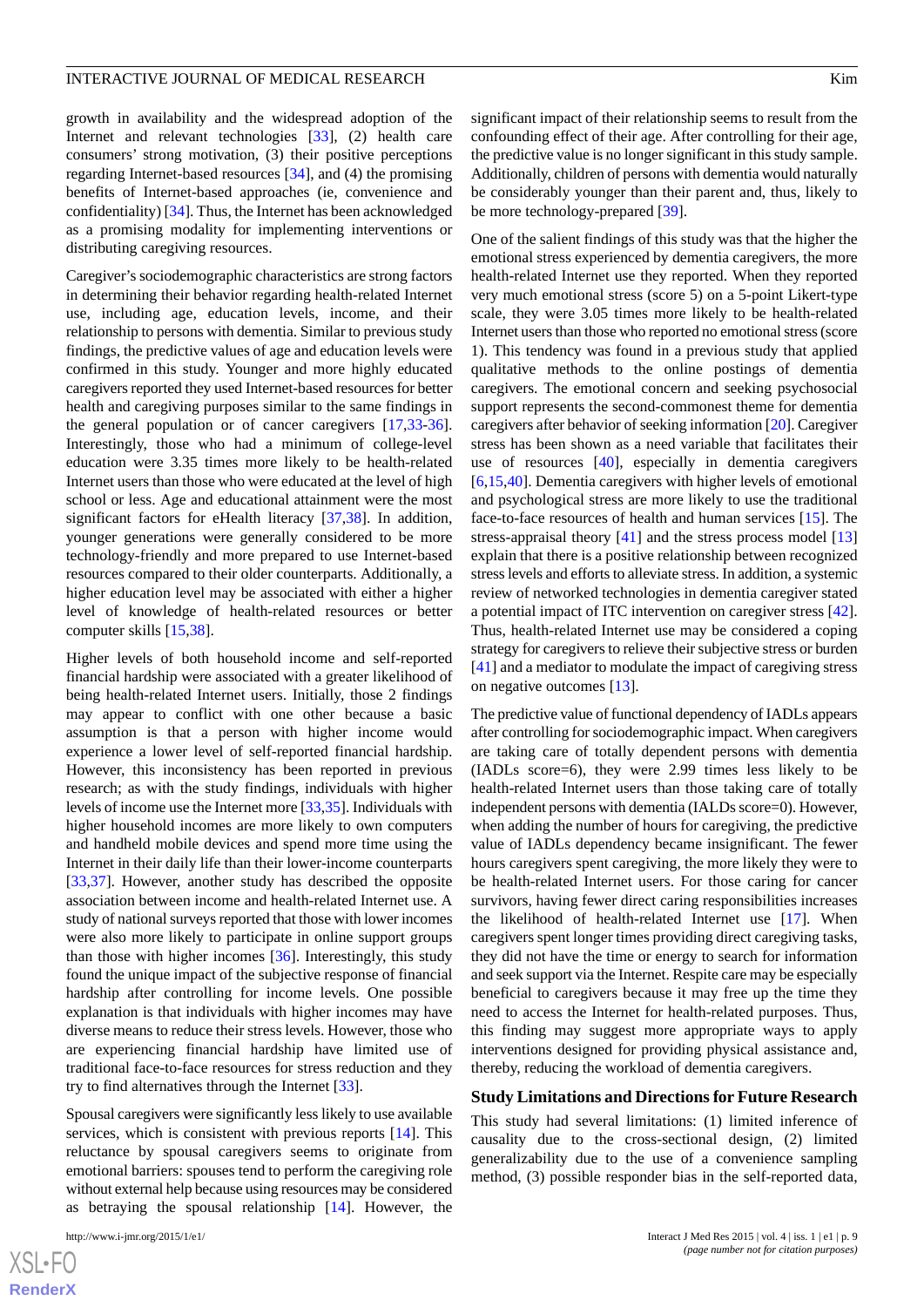#### INTERACTIVE JOURNAL OF MEDICAL RESEARCH WITH THE SECOND MANAGEMENT CONTROL AND THE SECOND MANAGEMENT CONTROL AT A STREET AND THE SECOND MANAGEMENT OF MEDICAL RESEARCH THE SECOND MANAGEMENT OF MEDICAL RESEARCH THE SECOND MA

and (4) difficulties in controlling data quality as a secondary data analysis.

Conceptually, dichotomous grouping (health-related Internet users vs non–health-related Internet users) has limitations in explaining their complex behavior of seeking resources for caregiving. Using current data, the multiple grouping depending on intensity of use (eg, high vs moderate vs nonuser groups) and multinomial logistic regression may show a more detailed description in this sample. Moreover, data collected in 2009 limitedly reflect current trends in the scientific community or daily practice because Internet research is 1 of the most rapidly changing in the field.

Future up-to-date studies would greatly benefit from the use of a longitudinal design that utilizes other multiple measurements of health-related Internet use or caregiver stress. Because the variables tested in this study are predisposing and need variables to facilitate health care service use [\[14](#page-10-1)], the inclusion of enabling variables related to health service utilization should provide a contextually better in-depth understanding to shed new light on the complex picture of health-related Internet use in this population. To define the medical condition of dementia using

International Classification of Diseases codes will be more accurate than caregiver-reported condition.

#### **Conclusions**

The Internet has become a significant resource for dementia caregivers for health-related purposes. This research adds to our knowledge of the prevalence and factors of health-related Internet use by dementia caregivers. Subjective responses of caregiving stress are a need factor leading to increased Internet use for health and caregiving purposes. Significant demographic factors provide helpful information to identify those who are less likely to use Internet-based resources. The lowest utilization is detected in those who were older, a spouse, less educated, with lower incomes, and devoting longer times to caregiving. Thus, this study helps us identify underserved groups regarding virtual health care resources. Clinical researchers should consider our findings to develop tailored interventions and effective care delivery approaches targeting the virtually underserved caregiving population. Additionally, the study findings may assist policy makers seeking to distribute information, resources, and services via the Internet to help dementia caregivers and their care recipients with dementia.

#### **Acknowledgments**

The author appreciates the generosity of the National Alliance for Caregiving and the American Association of Retired Persons in allowing us to use their data, published in 2010. The data from the NAC and AARP's National Caregiver survey are available in electronic form to nonprofit research organizations and individuals and deidentifiable for public use at no charge. This research received no specific grant from any funding agency in the public, commercial, or not-for-profit sectors.

#### **Conflicts of Interest**

<span id="page-9-0"></span>None declared.

#### <span id="page-9-1"></span>**References**

- <span id="page-9-2"></span>1. Centers for Disease Control and Prevention. 2013. Dementia/Alzheimer's Disease URL: [http://www.cdc.gov/mentalhealth/](http://www.cdc.gov/mentalhealth/basics/mental-illness/dementia.htm) [basics/mental-illness/dementia.htm](http://www.cdc.gov/mentalhealth/basics/mental-illness/dementia.htm) [accessed 2014-07-09] [\[WebCite Cache ID 6QwnS0XiJ](http://www.webcitation.org/

                                    6QwnS0XiJ)]
- <span id="page-9-3"></span>2. Schulz R, Martire LM. Family caregiving of persons with dementia: prevalence, health effects, and support strategies. Am J Geriatr Psychiatry 2004;12(3):240-249. [Medline: [15126224\]](http://www.ncbi.nlm.nih.gov/entrez/query.fcgi?cmd=Retrieve&db=PubMed&list_uids=15126224&dopt=Abstract)
- 3. Alzheimer's Association. 2014 Alzheimer's Disease Facts and Figures. 2014. URL: [http://www.alz.org/downloads/](http://www.alz.org/downloads/facts_figures_2014.pdf) [facts\\_figures\\_2014.pdf](http://www.alz.org/downloads/facts_figures_2014.pdf) [accessed 2014-07-09] [[WebCite Cache ID 6QwnvR5uJ](http://www.webcitation.org/

                                    6QwnvR5uJ)]
- <span id="page-9-4"></span>4. Papastavrou E, Kalokerinou A, Papacostas SS, Tsangari H, Sourtzi P. Caring for a relative with dementia: family caregiver burden. J Adv Nurs 2007 Jun;58(5):446-457. [doi: [10.1111/j.1365-2648.2007.04250.x\]](http://dx.doi.org/10.1111/j.1365-2648.2007.04250.x) [Medline: [17442030\]](http://www.ncbi.nlm.nih.gov/entrez/query.fcgi?cmd=Retrieve&db=PubMed&list_uids=17442030&dopt=Abstract)
- <span id="page-9-5"></span>5. Serrano-Aguilar PG, Lopez-Bastida J, Yanes-Lopez V. Impact on health-related quality of life and perceived burden of informal caregivers of individuals with Alzheimer's disease. Neuroepidemiology 2006;27(3):136-142. [doi: [10.1159/000095760\]](http://dx.doi.org/10.1159/000095760) [Medline: [16974108\]](http://www.ncbi.nlm.nih.gov/entrez/query.fcgi?cmd=Retrieve&db=PubMed&list_uids=16974108&dopt=Abstract)
- <span id="page-9-6"></span>6. Lu YF, Wykle M. Relationships between caregiver stress and self-care behaviors in response to symptoms. Clin Nurs Res 2007 Feb;16(1):29-43. [doi: [10.1177/1054773806295238](http://dx.doi.org/10.1177/1054773806295238)] [Medline: [17204806](http://www.ncbi.nlm.nih.gov/entrez/query.fcgi?cmd=Retrieve&db=PubMed&list_uids=17204806&dopt=Abstract)]
- <span id="page-9-7"></span>7. Mannion E. Alzheimer's disease: the psychological and physical effects of the caregiver's role. Part 2. Nurs Older People 2008 May;20(4):33-38. [doi: [10.7748/nop2008.05.20.4.33.c8221](http://dx.doi.org/10.7748/nop2008.05.20.4.33.c8221)] [Medline: [18549115](http://www.ncbi.nlm.nih.gov/entrez/query.fcgi?cmd=Retrieve&db=PubMed&list_uids=18549115&dopt=Abstract)]
- <span id="page-9-8"></span>8. Christakis NA, Allison PD. Mortality after the hospitalization of a spouse. N Engl J Med 2006 Feb 16;354(7):719-730. [doi: [10.1056/NEJMsa050196\]](http://dx.doi.org/10.1056/NEJMsa050196) [Medline: [16481639](http://www.ncbi.nlm.nih.gov/entrez/query.fcgi?cmd=Retrieve&db=PubMed&list_uids=16481639&dopt=Abstract)]
- <span id="page-9-9"></span>9. Mehta A, Cohen SR, Chan LS. Palliative care: a need for a family systems approach. Palliat Support Care 2009 Jun;7(2):235-243. [doi: [10.1017/S1478951509000303](http://dx.doi.org/10.1017/S1478951509000303)] [Medline: [19538807\]](http://www.ncbi.nlm.nih.gov/entrez/query.fcgi?cmd=Retrieve&db=PubMed&list_uids=19538807&dopt=Abstract)
- 10. Cooper C, Blanchard M, Selwood A, Walker Z, Livingston G. Family carers' distress and abusive behaviour: longitudinal study. Br J Psychiatry 2010 Jun;196(6):480-485 [[FREE Full text](http://bjp.rcpsych.org/cgi/pmidlookup?view=long&pmid=20513860)] [doi: [10.1192/bjp.bp.109.071811\]](http://dx.doi.org/10.1192/bjp.bp.109.071811) [Medline: [20513860](http://www.ncbi.nlm.nih.gov/entrez/query.fcgi?cmd=Retrieve&db=PubMed&list_uids=20513860&dopt=Abstract)]
- 11. Yaffe K, Fox P, Newcomer R, Sands L, Lindquist K, Dane K, et al. Patient and caregiver characteristics and nursing home placement in patients with dementia. JAMA 2002 Apr 24;287(16):2090-2097. [Medline: [11966383](http://www.ncbi.nlm.nih.gov/entrez/query.fcgi?cmd=Retrieve&db=PubMed&list_uids=11966383&dopt=Abstract)]
- 12. McClendon MJ, Smyth KA, Neundorfer MM. Survival of persons with Alzheimer's disease: caregiver coping matters. Gerontologist 2004 Aug; 44(4): 508-519. [Medline: [15331808](http://www.ncbi.nlm.nih.gov/entrez/query.fcgi?cmd=Retrieve&db=PubMed&list_uids=15331808&dopt=Abstract)]

 $XS$  $\cdot$ FC **[RenderX](http://www.renderx.com/)**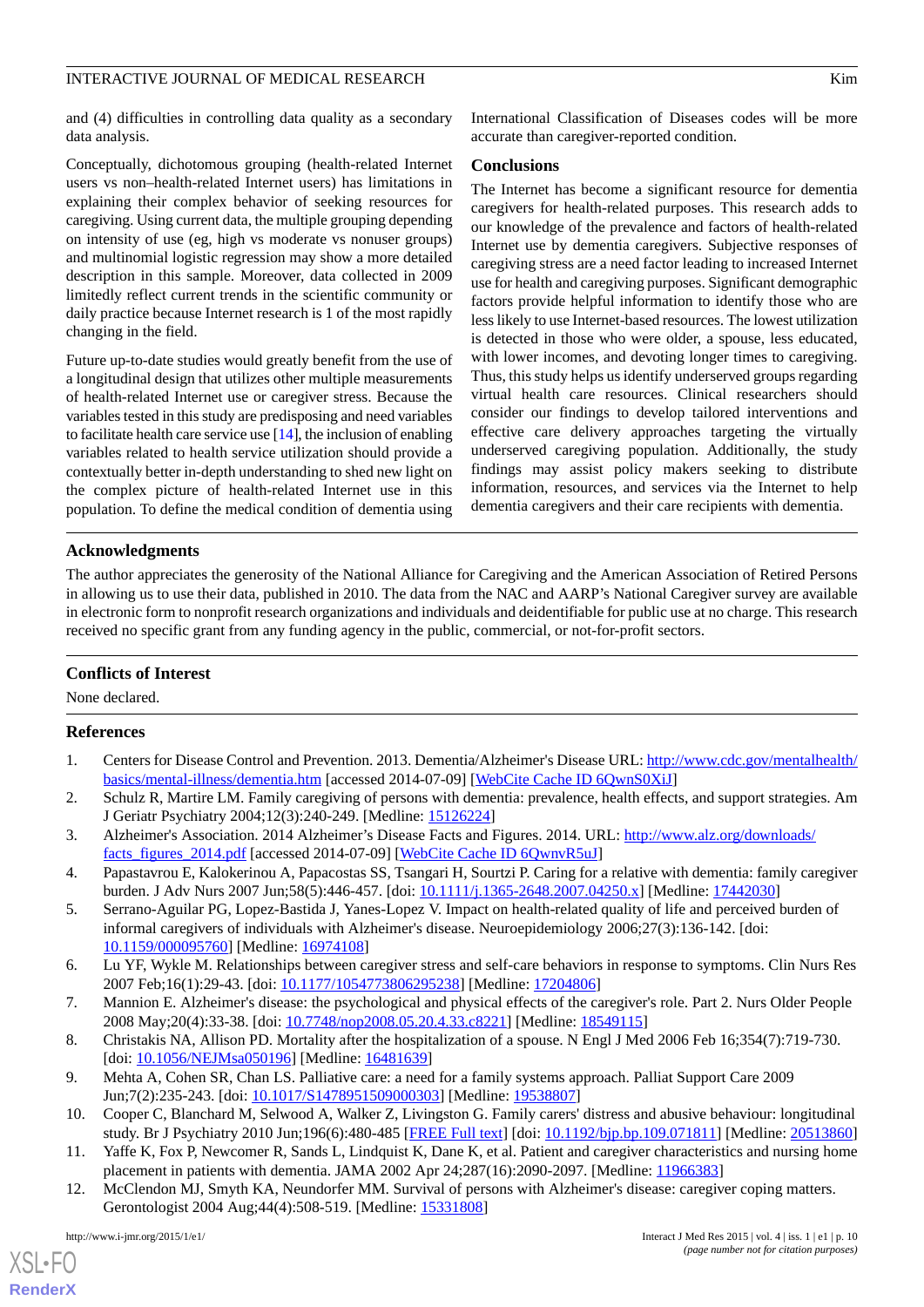#### INTERACTIVE JOURNAL OF MEDICAL RESEARCH WITH THE SECOND MANAGEMENT CONTROL AND MANY RIM

- <span id="page-10-0"></span>13. Pearlin LI, Mullan JT, Semple SJ, Skaff MM. Caregiving and the stress process: an overview of concepts and their measures. Gerontologist 1990 Oct;30(5):583-594. [Medline: [2276631\]](http://www.ncbi.nlm.nih.gov/entrez/query.fcgi?cmd=Retrieve&db=PubMed&list_uids=2276631&dopt=Abstract)
- <span id="page-10-1"></span>14. Robinson KM, Buckwalter KC, Reed D. Predictors of use of services among dementia caregivers. West J Nurs Res 2005 Mar; 27(2): 126-40; discussion 141. [doi: [10.1177/0193945904272453\]](http://dx.doi.org/10.1177/0193945904272453) [Medline: [15695566\]](http://www.ncbi.nlm.nih.gov/entrez/query.fcgi?cmd=Retrieve&db=PubMed&list_uids=15695566&dopt=Abstract)
- <span id="page-10-3"></span><span id="page-10-2"></span>15. Toseland RW, McCallion P, Gerber T, Banks S. Predictors of health and human services use by persons with dementia and their family caregivers. Soc Sci Med 2002 Oct;55(7):1255-1266. [Medline: [12365535](http://www.ncbi.nlm.nih.gov/entrez/query.fcgi?cmd=Retrieve&db=PubMed&list_uids=12365535&dopt=Abstract)]
- 16. National Alliance for Caregiving, American Association of Retired Persons (NAC & AARP). Caregiving in the US 2009 Appendix A: Full questionnaire URL: [http://www.caregiving.org/pdf/research/](http://www.caregiving.org/pdf/research/2009Caregiving_Appendix_A_Full_Questionnaire.pdf)
- <span id="page-10-5"></span><span id="page-10-4"></span>[2009Caregiving\\_Appendix\\_A\\_Full\\_Questionnaire.pdf](http://www.caregiving.org/pdf/research/2009Caregiving_Appendix_A_Full_Questionnaire.pdf) [accessed 2012-01-26] [\[WebCite Cache ID 64zHNc61Z\]](http://www.webcitation.org/

                                    64zHNc61Z) 17. Kinnane NA, Milne DJ. The role of the Internet in supporting and informing carers of people with cancer: a literature review. Support Care Cancer 2010 Sep;18(9):1123-1136. [doi: [10.1007/s00520-010-0863-4](http://dx.doi.org/10.1007/s00520-010-0863-4)] [Medline: [20336326](http://www.ncbi.nlm.nih.gov/entrez/query.fcgi?cmd=Retrieve&db=PubMed&list_uids=20336326&dopt=Abstract)]
- <span id="page-10-6"></span>18. Schulz R, Lustig A, Handler S, Martire L. Technology-Based Caregiver Intervention Research: Current Status and Future Directions. Gerontechnology 2002 Jan 01;2(1). [doi: [10.4017/gt.2002.02.01.003.00\]](http://dx.doi.org/10.4017/gt.2002.02.01.003.00)
- <span id="page-10-7"></span>19. Lewis ML, Hobday JV, Hepburn KW. Internet-based program for dementia caregivers. Am J Alzheimers Dis Other Demen 2010 Dec;25(8):674-679. [doi: [10.1177/1533317510385812](http://dx.doi.org/10.1177/1533317510385812)] [Medline: [21131674](http://www.ncbi.nlm.nih.gov/entrez/query.fcgi?cmd=Retrieve&db=PubMed&list_uids=21131674&dopt=Abstract)]
- <span id="page-10-8"></span>20. White MH, Dorman SM. Online support for caregivers. Analysis of an Internet Alzheimer mailgroup. Comput Nurs 2000;18(4):168-76; quiz 177. [Medline: [10939186](http://www.ncbi.nlm.nih.gov/entrez/query.fcgi?cmd=Retrieve&db=PubMed&list_uids=10939186&dopt=Abstract)]
- <span id="page-10-9"></span>21. Fox S, Brenner J. Pew Research Internet Project. 2012 Jul 12. Family caregivers online URL: [http://www.pewinternet.org/](http://www.pewinternet.org/Reports/2012/Caregivers-online.aspx) [Reports/2012/Caregivers-online.aspx](http://www.pewinternet.org/Reports/2012/Caregivers-online.aspx) [accessed 2013-11-22] [\[WebCite Cache ID 6LJtK1k7N](http://www.webcitation.org/

                                    6LJtK1k7N)]
- <span id="page-10-10"></span>22. National Caregiving Alliance and United Healthcare. 2011 Jan. e-Connected family caregivers: Bringing caregiving into the 21st century URL: [http://www.caregiving.org/data/FINAL\\_eConnected\\_Family\\_Caregiver\\_Study\\_Jan%202011.pdf](http://www.caregiving.org/data/FINAL_eConnected_Family_Caregiver_Study_Jan%202011.pdf) [accessed 2012-11-26] [\[WebCite Cache ID 6CTLDtD51](http://www.webcitation.org/

                                    6CTLDtD51)]
- <span id="page-10-11"></span>23. Lauriks S, Reinersmann A, Van der Roest HG, Meiland FJ, Davies RJ, Moelaert F, et al. Review of ICT-based services for identified unmet needs in people with dementia. Ageing Res Rev 2007 Oct;6(3):223-246. [doi: [10.1016/j.arr.2007.07.002\]](http://dx.doi.org/10.1016/j.arr.2007.07.002) [Medline: [17869590](http://www.ncbi.nlm.nih.gov/entrez/query.fcgi?cmd=Retrieve&db=PubMed&list_uids=17869590&dopt=Abstract)]
- <span id="page-10-12"></span>24. National Alliance for Caregiving, American Association of Retired Persons (NAC & AARP). Appendix B: Detailed methodology URL: [http://www.caregiving.org/data/2009Caregiving\\_Appendix\\_B\\_Detailed\\_Methodology.pdf](http://www.caregiving.org/data/2009Caregiving_Appendix_B_Detailed_Methodology.pdf) [accessed 2012-01-26] [\[WebCite Cache ID 64zGa13u2](http://www.webcitation.org/

                                    64zGa13u2)]
- <span id="page-10-14"></span><span id="page-10-13"></span>25. National Alliance for Caregiving, American Association of Retired Persons. Caregiving in the US: Executive summary URL:<http://www.caregiving.org/pdf/research/CaregivingUSAllAgesExecSum.pdf> [accessed 2012-01-25] [\[WebCite Cache](http://www.webcitation.org/

                                    64zHKfezm) [ID 64zHKfezm](http://www.webcitation.org/

                                    64zHKfezm)]
- <span id="page-10-15"></span>26. Katz S, Ford AB, Moskowitz RW, Jackson BA, Jaffe MW. Studies of illness in the aged. The index of ADL: a standarized meausre of biological and psychosocial function. JAMA 1963;185:914-919. [Medline: [14044222](http://www.ncbi.nlm.nih.gov/entrez/query.fcgi?cmd=Retrieve&db=PubMed&list_uids=14044222&dopt=Abstract)]
- <span id="page-10-16"></span>27. Lawton MP, Brody EM. Assessment of older people: self-maintaining and instrumental activities of daily living. Gerontologist 1969;9(3):179-186. [Medline: [5349366](http://www.ncbi.nlm.nih.gov/entrez/query.fcgi?cmd=Retrieve&db=PubMed&list_uids=5349366&dopt=Abstract)]
- <span id="page-10-17"></span>28. Meyers LS, Gamst G, Guarino AJ. Applied Multivariate Research: Design and Interpretation. Thousand Oaks, CA: Sage Publications; 2006.
- 29. Cohen J. A power primer. Psychol Bull 1992 Jul;112(1):155-159. [Medline: [19565683\]](http://www.ncbi.nlm.nih.gov/entrez/query.fcgi?cmd=Retrieve&db=PubMed&list_uids=19565683&dopt=Abstract)
- <span id="page-10-18"></span>30. Wilson CR, Voorhis V, Morgan BL. Understanding power and rules of thumb for determining sample sizes. Tutorials in Quantitative Methods for Psychology 2007;3920:43-50.
- <span id="page-10-19"></span>31. Zulman DM, Piette JD, Jenchura EC, Asch SM, Rosland AM. Facilitating out-of-home caregiving through health information technology: survey of informal caregivers' current practices, interests, and perceived barriers. J Med Internet Res 2013;15(7):e123 [\[FREE Full text](http://www.jmir.org/2013/7/e123/)] [doi: [10.2196/jmir.2472](http://dx.doi.org/10.2196/jmir.2472)] [Medline: [23841987](http://www.ncbi.nlm.nih.gov/entrez/query.fcgi?cmd=Retrieve&db=PubMed&list_uids=23841987&dopt=Abstract)]
- <span id="page-10-20"></span>32. Fox S, Duggan M, Purcell K. Pew Research Internet Project. 2013 Jun 20. Family caregivers are wired for health URL: <http://www.pewinternet.org/2013/06/20/family-caregivers-are-wired-for-health/> [accessed 2014-07-13] [[WebCite Cache](http://www.webcitation.org/

                                    6R3097Y8r) [ID 6R3097Y8r\]](http://www.webcitation.org/

                                    6R3097Y8r)
- <span id="page-10-22"></span>33. National Telecommunications and Information Administration. Exploring the digital nation computer and Internet use at home. 2011 Nov. URL: [http://www.ntia.doc.gov/files/ntia/publications/](http://www.ntia.doc.gov/files/ntia/publications/exploring_the_digital_nation_computer_and_internet_use_at_home_11092011.pdf) exploring the digital nation computer and internet use at home 11092011.pdf [accessed 2012-01-26] [[WebCite Cache](http://www.webcitation.org/

                                    64zIATlo8) [ID 64zIATlo8](http://www.webcitation.org/

                                    64zIATlo8)]
- <span id="page-10-21"></span>34. Powell J, Inglis N, Ronnie J, Large S. The characteristics and motivations of online health information seekers: cross-sectional survey and qualitative interview study. J Med Internet Res 2011;13(1):e20 [\[FREE Full text\]](http://www.jmir.org/2011/1/e20/) [doi: [10.2196/jmir.1600](http://dx.doi.org/10.2196/jmir.1600)] [Medline: [21345783](http://www.ncbi.nlm.nih.gov/entrez/query.fcgi?cmd=Retrieve&db=PubMed&list_uids=21345783&dopt=Abstract)]
- 35. Cresci MK, Yarandi HN, Morrell RW. The digital divide and urban older adults. Comput Inform Nurs 2010 Apr;28(2):88-94. [doi: [10.1097/NCN.0b013e3181cd8184\]](http://dx.doi.org/10.1097/NCN.0b013e3181cd8184) [Medline: [20182159\]](http://www.ncbi.nlm.nih.gov/entrez/query.fcgi?cmd=Retrieve&db=PubMed&list_uids=20182159&dopt=Abstract)
- 36. Atkinson NL, Saperstein SL, Pleis J. Using the internet for health-related activities: findings from a national probability sample. J Med Internet Res 2009;11(1):e4 [[FREE Full text](http://www.jmir.org/2009/1/e4/)] [doi: [10.2196/jmir.1035](http://dx.doi.org/10.2196/jmir.1035)] [Medline: [19275980\]](http://www.ncbi.nlm.nih.gov/entrez/query.fcgi?cmd=Retrieve&db=PubMed&list_uids=19275980&dopt=Abstract)

[XSL](http://www.w3.org/Style/XSL)•FO **[RenderX](http://www.renderx.com/)**